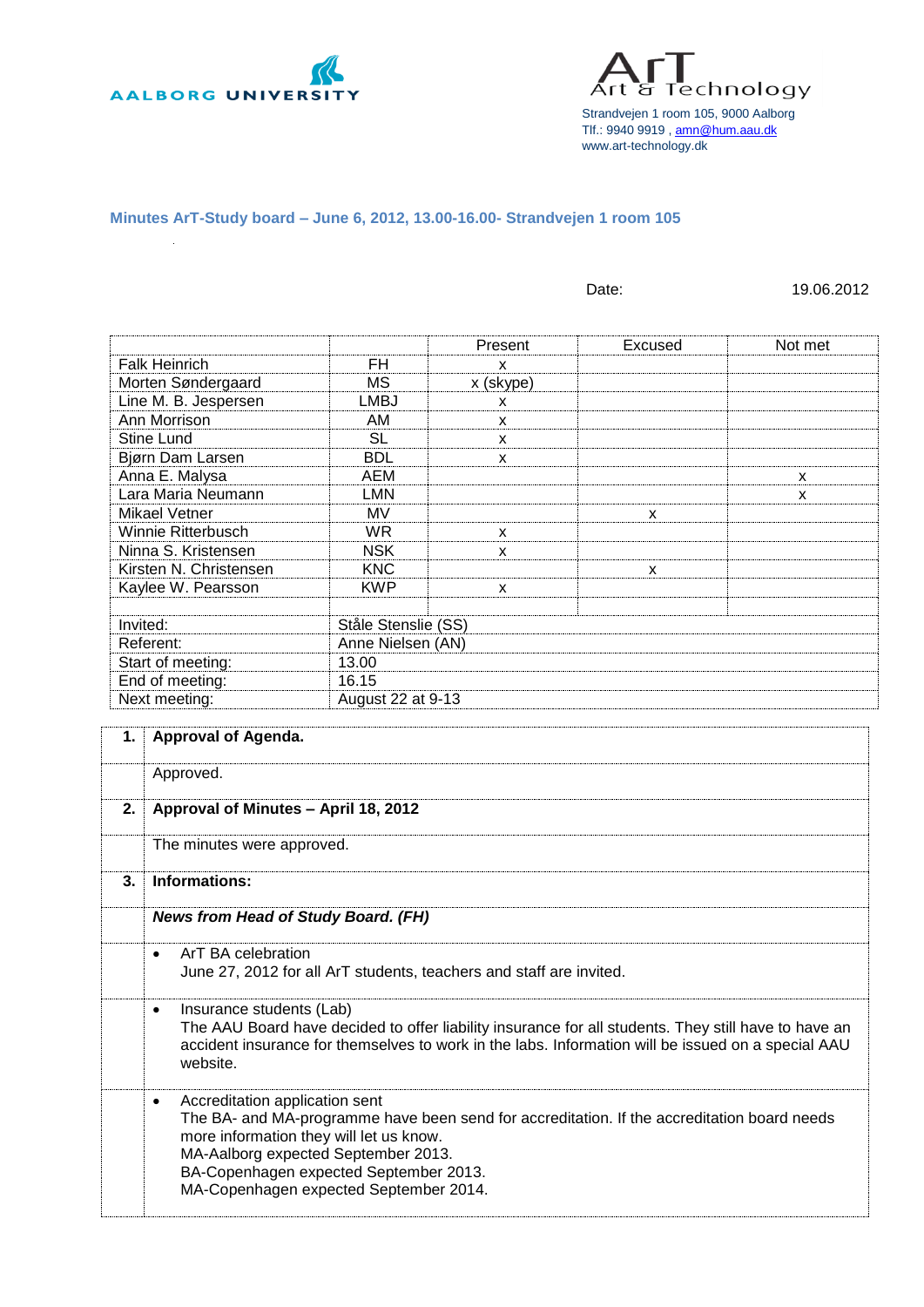

Technology Art ర Strandvejen 1 room 105, 9000 Aalborg Tlf.: 9940 9919[, amn@hum.aau.dk](mailto:amn@hum.aau.dk) www.art-technology.dk

|    | Havnefront: news and tasks (representatives in user group (burger gruppe) and lab committee<br>$\bullet$<br>Expected moving in September 2014.                                                                                                                                                                                                                               |
|----|------------------------------------------------------------------------------------------------------------------------------------------------------------------------------------------------------------------------------------------------------------------------------------------------------------------------------------------------------------------------------|
|    | There has been settled 1 steering user group, in which school leader Vetner and head of<br>department Jantzen will be our representatives. There has been established two further user                                                                                                                                                                                       |
|    | groups:                                                                                                                                                                                                                                                                                                                                                                      |
|    | 1. Learning environment - FH and SL representing ArT.<br>2. Lab-committee - AM representing ArT.                                                                                                                                                                                                                                                                             |
|    | Both (FH and AM) will involve teachers and staff to secure ArT interests.                                                                                                                                                                                                                                                                                                    |
|    | Economy: budget 2012 - update<br>$\bullet$                                                                                                                                                                                                                                                                                                                                   |
|    | The account for spring 2012 has been exceeded. Due to this situation and the expected costs of<br>the implementation of the new curriculum, there will be no means for guest lectures in the                                                                                                                                                                                 |
|    | autumn semester. At the meeting in August AN will send out an overview of the remaining funds.                                                                                                                                                                                                                                                                               |
|    | New colleague: Carsten Friberg<br>$\bullet$<br>Will teach in Art Based Research at ArT and other classes at Humanistic Information.                                                                                                                                                                                                                                          |
|    | <b>News from CAT-School. (MV)</b>                                                                                                                                                                                                                                                                                                                                            |
|    | Nothing.<br>$\bullet$                                                                                                                                                                                                                                                                                                                                                        |
|    | <b>News from Students Representative. (SL)</b>                                                                                                                                                                                                                                                                                                                               |
|    | SL is now a member of FAG-HUM and Akademisk Råd. Congratulations.                                                                                                                                                                                                                                                                                                            |
|    | <b>News from Study Counselors. (KNC/NSK)</b>                                                                                                                                                                                                                                                                                                                                 |
|    | Stine Lund and Kaylee W. Pearson have been employed as student counsellors. Both are now in<br>$\bullet$<br>training at KNC and NSK.                                                                                                                                                                                                                                         |
|    | NSK is still working hard to maintain the corner in room 101.<br>$\bullet$                                                                                                                                                                                                                                                                                                   |
|    | News from Copenhagen v/MS.                                                                                                                                                                                                                                                                                                                                                   |
|    | Are preparing to move to Sydhavnen. The pertinent question for all AAU is how to arrange<br>$\bullet$<br>teachings environment and labs.                                                                                                                                                                                                                                     |
|    | ArT does not figure in Sydhavnen at the moment and MS is trying to get focus on ArT in<br>Copenhagen.                                                                                                                                                                                                                                                                        |
| 4. | Obel professor positions: recommendation from the Study Board (discussion)                                                                                                                                                                                                                                                                                                   |
|    | Short round of what to do with the free position ended up that FH and SS will contact Christian<br>Jantzen, Hans Kiib and Lone Dirckinck-Holmfeldt for further information about re-issuing of the free<br>positions.                                                                                                                                                        |
|    | The Art Study Board call for a procedure / instruction on how to apply for funding for extra months to<br>the Obel visiting professor. These money (monthly guest professors is essential during the transition<br>period till new professors will be employed.                                                                                                              |
| 5. | Implementation of group examination (see attachment) (decision)                                                                                                                                                                                                                                                                                                              |
|    | Generally, the study board is in favor of the group examinations and expressed the wish to introduce<br>format 1 for all bigger modules (15 and 20 ECTS). Yet, the final decision was postponed, since the<br>study board needs more time to elaborate on the concrete implementation for all semesters. SN is<br>furthermore waiting for more information from the faculty. |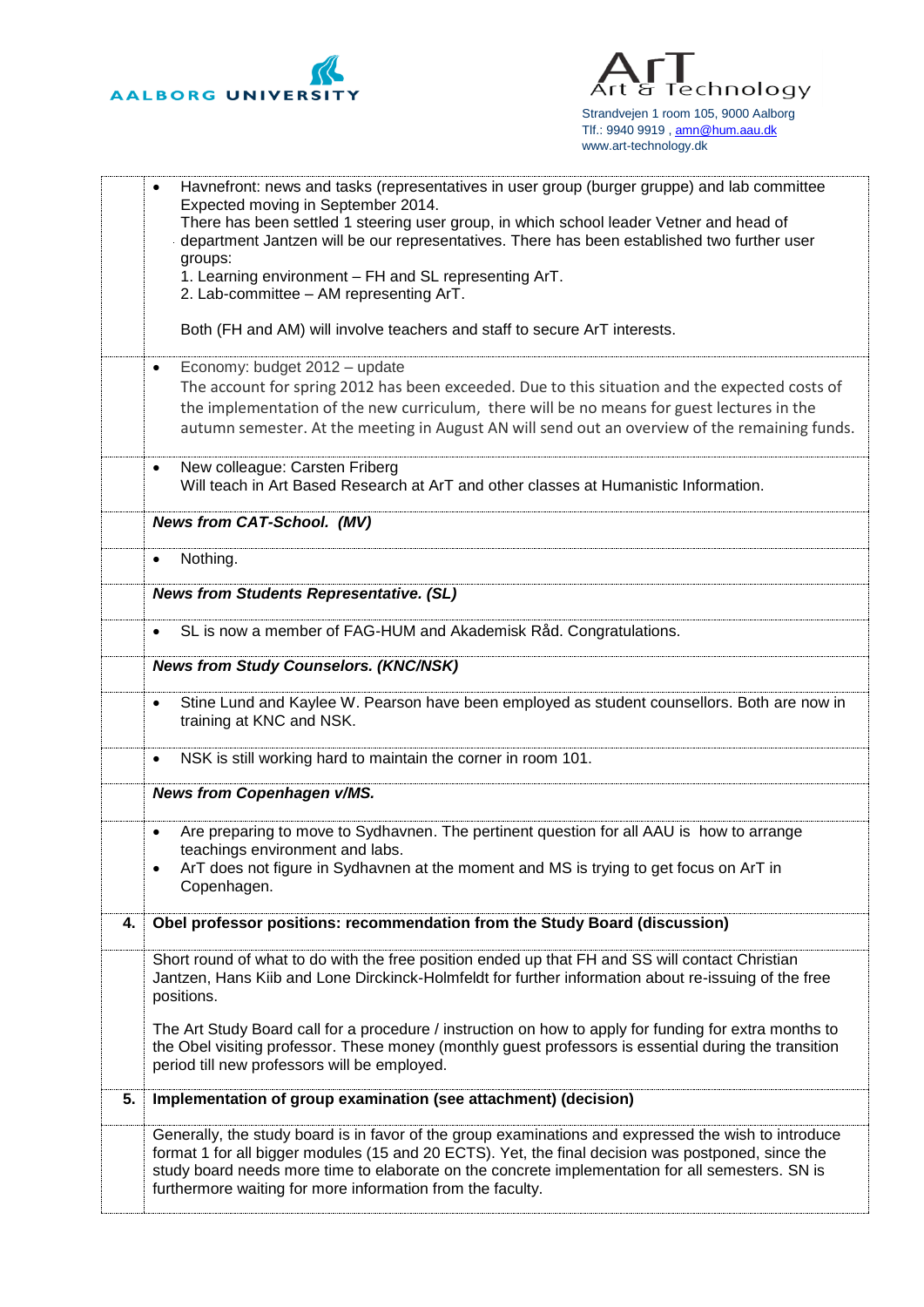

Technology Аг ਬ Strandvejen 1 room 105, 9000 Aalborg Tlf.: 9940 9919[, amn@hum.aau.dk](mailto:amn@hum.aau.dk) www.art-technology.dk

|    | It is important that the CAT-school provides all teachers with information/exercises in having group<br>examination.                                                                                                                                                                                   |  |  |  |
|----|--------------------------------------------------------------------------------------------------------------------------------------------------------------------------------------------------------------------------------------------------------------------------------------------------------|--|--|--|
| 6. | Evaluation procedure - discussion paper (attachments) (decision)                                                                                                                                                                                                                                       |  |  |  |
|    | There will be 3 types of evaluation: course, semester, study evaluation:                                                                                                                                                                                                                               |  |  |  |
|    | The course responsible is in charge of the course evaluation. S/he has to write a short report after<br>completion of the course and send it the semester coordinator.                                                                                                                                 |  |  |  |
|    | The semester evaluation comes in to formats: (A)surveyXact questionnaire and (B) minutes of<br>formalized discussion between semester coordinator and students.                                                                                                                                        |  |  |  |
|    | (A) FH revised HumInfs questionnaire. AN sends it via Survey X-act, just after the exams.                                                                                                                                                                                                              |  |  |  |
|    | Format (B) is divided into two parts: 1. part is done by the students and is the minutes of the last<br>semester group meeting. The 2. part is a sum-up written by the semester coordinator (addressed to the<br>SN). Use the template: webpage:http://www.art.aau.dk/Organisation/Semesterevaluering/ |  |  |  |
|    | It is very important to make a semester evaluation report after each semester. It is needed in<br>connection with accreditation of the education. AN send message to all the coordinators.                                                                                                             |  |  |  |
|    | The evaluation of the study: ArT SN and CAT-school have written an evaluation questionnaire. This<br>has been send to all 6.sem ArT students.                                                                                                                                                          |  |  |  |
|    | FH presented a new procedure and templates for all evaluation formats It will be further discussed at<br>the coordinator/teacher meeting in August.                                                                                                                                                    |  |  |  |
| 7. | <b>Semester coordination/teaching:</b>                                                                                                                                                                                                                                                                 |  |  |  |
|    | update                                                                                                                                                                                                                                                                                                 |  |  |  |
|    | Meeting with all coordinators for Autumn 2012 where all formalities were settled.<br>Study Guides must be ready August 14, 2012.<br>$\bullet$<br>Schedule must be ready August 20, 2012<br>$\bullet$<br>Moodle must be up-dated August 27, 2012.                                                       |  |  |  |
|    | new 'studiehåndbog' (study guide) - implementation next term (spring '13)                                                                                                                                                                                                                              |  |  |  |
|    | The CAT-school has decided to implement a new study guide. FH gave a short introduction, will be<br>discussed and implemented on a later meeting.                                                                                                                                                      |  |  |  |
| 8. | <b>Collaboration with Platform4 (LMBJ)</b>                                                                                                                                                                                                                                                             |  |  |  |
|    | LMBJ gave a short introduction to P4 and its new environment at "Påfuglen".                                                                                                                                                                                                                            |  |  |  |
|    | LMBJ, Jakob Sabra and 2 representatives from P4 are trying to organize a calendar for the next 1/2-1<br>year to formalize cooperation ArT and P4.                                                                                                                                                      |  |  |  |
|    | Invite new students<br>How do I come to P4<br>How do I 'act' at P4<br>What is going on at P4                                                                                                                                                                                                           |  |  |  |
|    | How do ArT use P4 (more)<br>How do ArT use guest lectures in collaboration with P4                                                                                                                                                                                                                     |  |  |  |